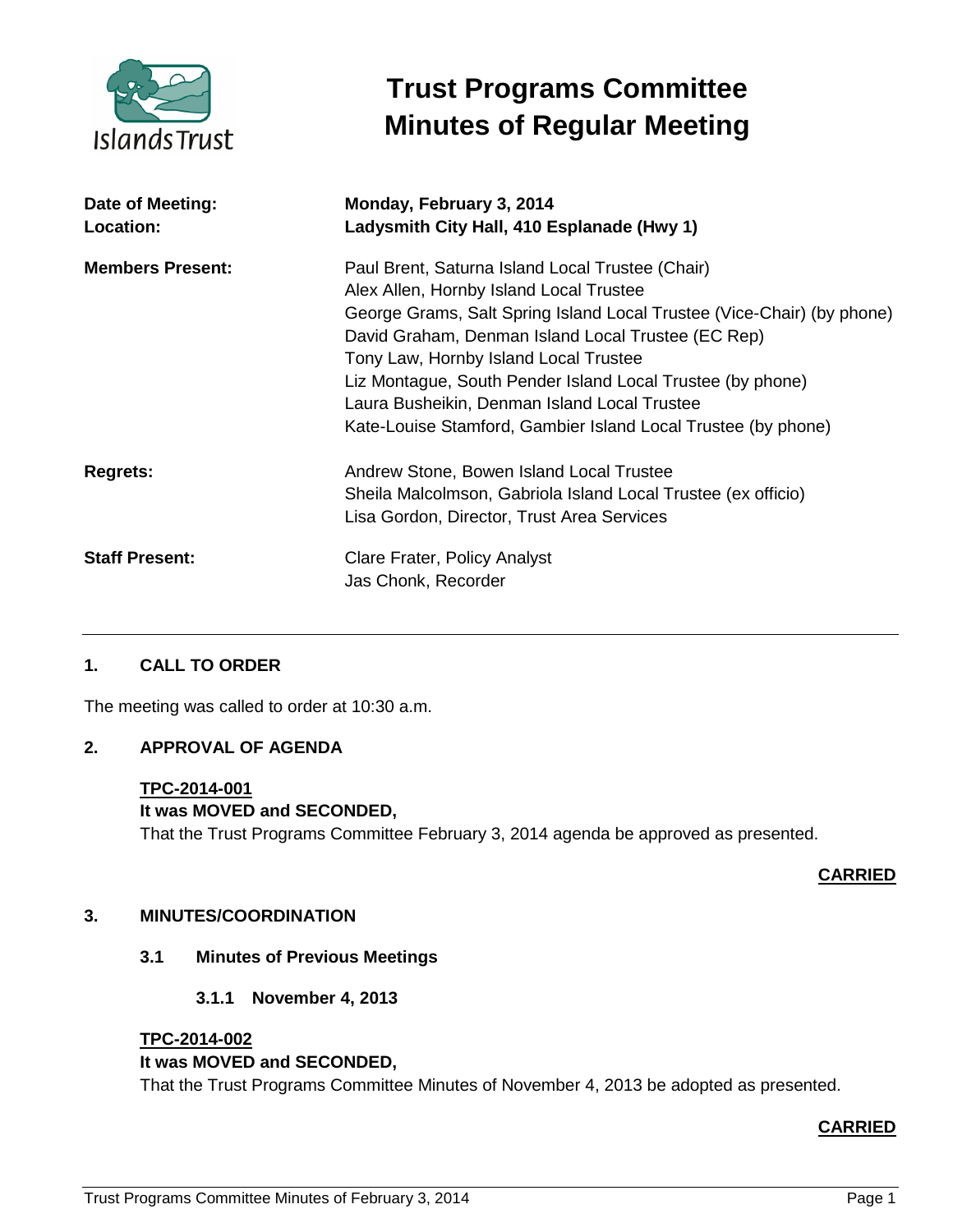# **3.2 Follow-up Action List**

The follow-up action list was provided for information and review. There was no discussion.

## **4. TRUST COUNCIL BUSINESS ITEMS**

## **4.1 Briefing – BC Ferries Advocacy Research Program Update**

Clare Frater, Policy Analyst, provided an update about the BC Ferries Advocacy Research Program work undertaken since Trust Program Committee's last meeting. Members discussed the results of the Freedom of Information requests.

Kate-Louise joined the meeting at 10:43 a.m.

## **TPC-2014-003**

## **It was MOVED and SECONDED,**

That the Trust Programs Committee remove items 123/13 and 125/13 regarding BC Ferries advocacy research from the Follow Up Action List.

## **CARRIED**

## **4.2 Update – Trust Council Economic Sustainability Session**

Staff requested feedback on the results of the survey sent to participants of Trust Council's Economic Sustainability Session held in December 2013.

Trustees discussed that Trust Council's Economic Sustainability Session was generally useful as a catalyst for future conversations but could have been more focused with more precise questions for presenters, that it might be appropriate in future to encourage regional districts to host a similar session and invite the Islands Trust, and that there should have been more focus on the Islands Trust's planning tools relevant to economic sustainability.

Trustees also discussed the need for better transfer of lessons learned to newly elected trustees about committee activities from the previous term.

## **TPC-2014-004**

## **It was MOVED and SECONDED,**

That the Trust Programs Committee request that the Trust Programs Committee Chair prepare a report highlighting the key activities of the Trust Programs Committee over the 2011-2014 term to be available to the next term's Trust Council and posted on the Islands Trust website.

## **CARRIED**

## **4.3 Briefing – Community Stewardship Awards**

Staff advised the Trust Programs Committee of the tasks needed to deliver the 2014 awards program. Trustees discussed the Community Stewardship Award process, and emphasized the value of trustees promoting the program on their islands.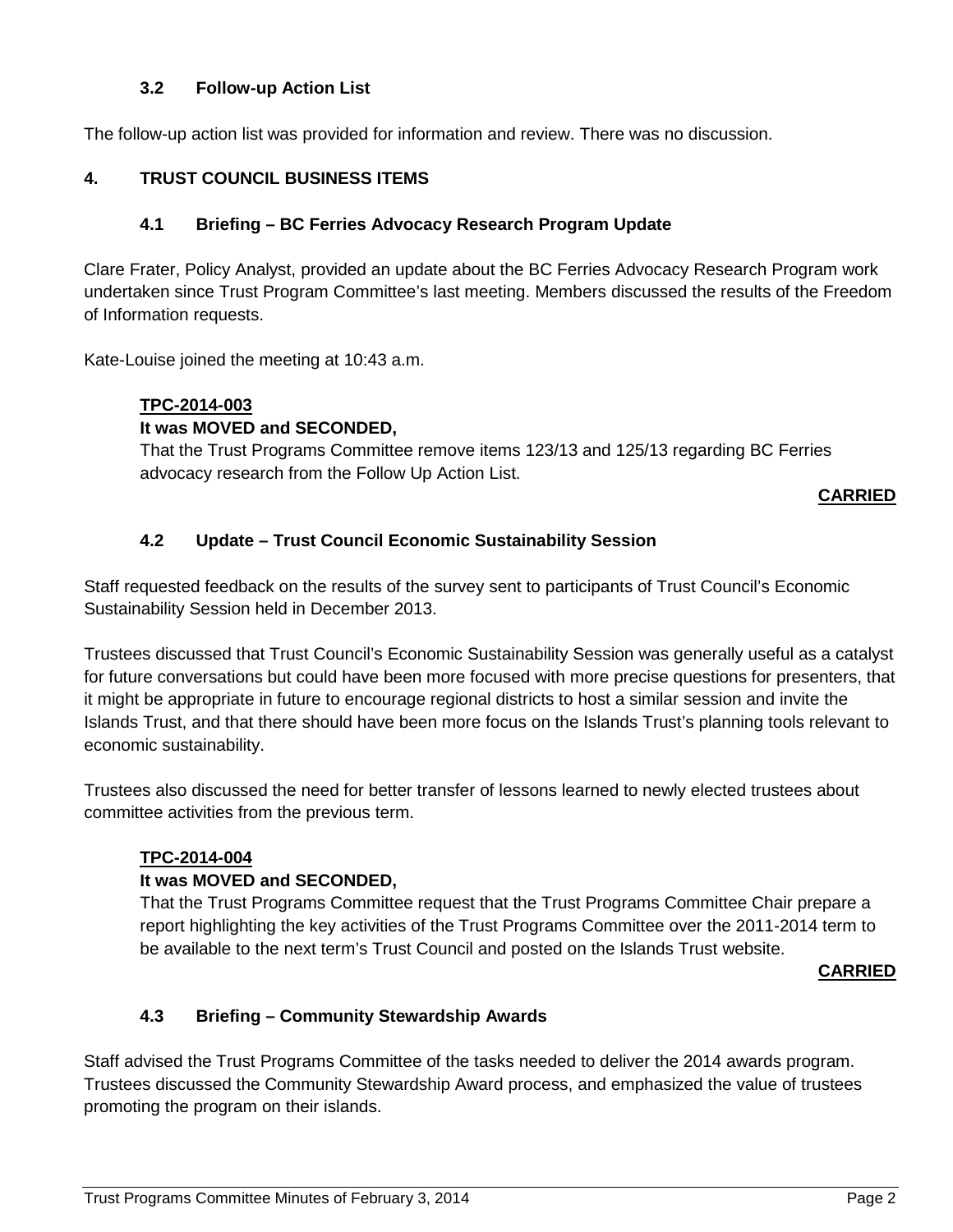# **4.4 RFD – Community Stewardship Awards 2014 Deadline Change**

Staff noted that changing the 2014 Community Stewardship Award program deadline to April 16 will allow staff to better manage their workload in the short period between the deadline for nominations and the deadline for the Trust Programs Committee meeting package. This will prevent the need for overtime to maintain commitments to other projects.

## **TPC-2014-005**

## **It was MOVED and SECONDED,**

That the Trust Programs Committee direct staff to pilot an April 16 deadline for 2014 Community Stewardship Award applications.

## **CARRIED**

## **4.5 Briefing – Advocacy Objectives Matrix**

Staff provided an update about work undertaken since Trust Council's December 2013 direction to the Executive Committee to study and make recommendations to Council regarding the costs and resources necessary to create an advocacy campaign for the marine and coastal protection of the Salish Sea, and directed that all related advocacy issues such as aquaculture, oil tanker traffic, coal transport and climate change be included in this examination. Staff provided some draft matrices to assist in selecting topics and advocacy methods for future advocacy campaigns and committee members discussed them.

The Committee recessed for lunch at 12:08 p.m.

The Committee resumed the meeting at 12:23 p.m.

Trustees Busheikin, Stamford, Montague and Law offered to work with staff on the matrices.

## **5. NEW BUSINESS**

There was no new business discussed.

## **6. WORK PROGRAM**

## **6.1 Trust Programs Committee Work Program Report**

#### **TPC-2014-006**

## **It was MOVED and SECONDED,**

That the Trust Programs Committee forward its work program to the Islands Trust Council with the top three items as amended:

- 1. Community Stewardship Awards
- 2. BC Ferries advocacy program Support engagement by Trust Council and trustees on BC Ferries issues
- 3. Indicator Program

with two continuing items as follows: legislative monitoring, and vacant crown land profiles.

**CARRIED**